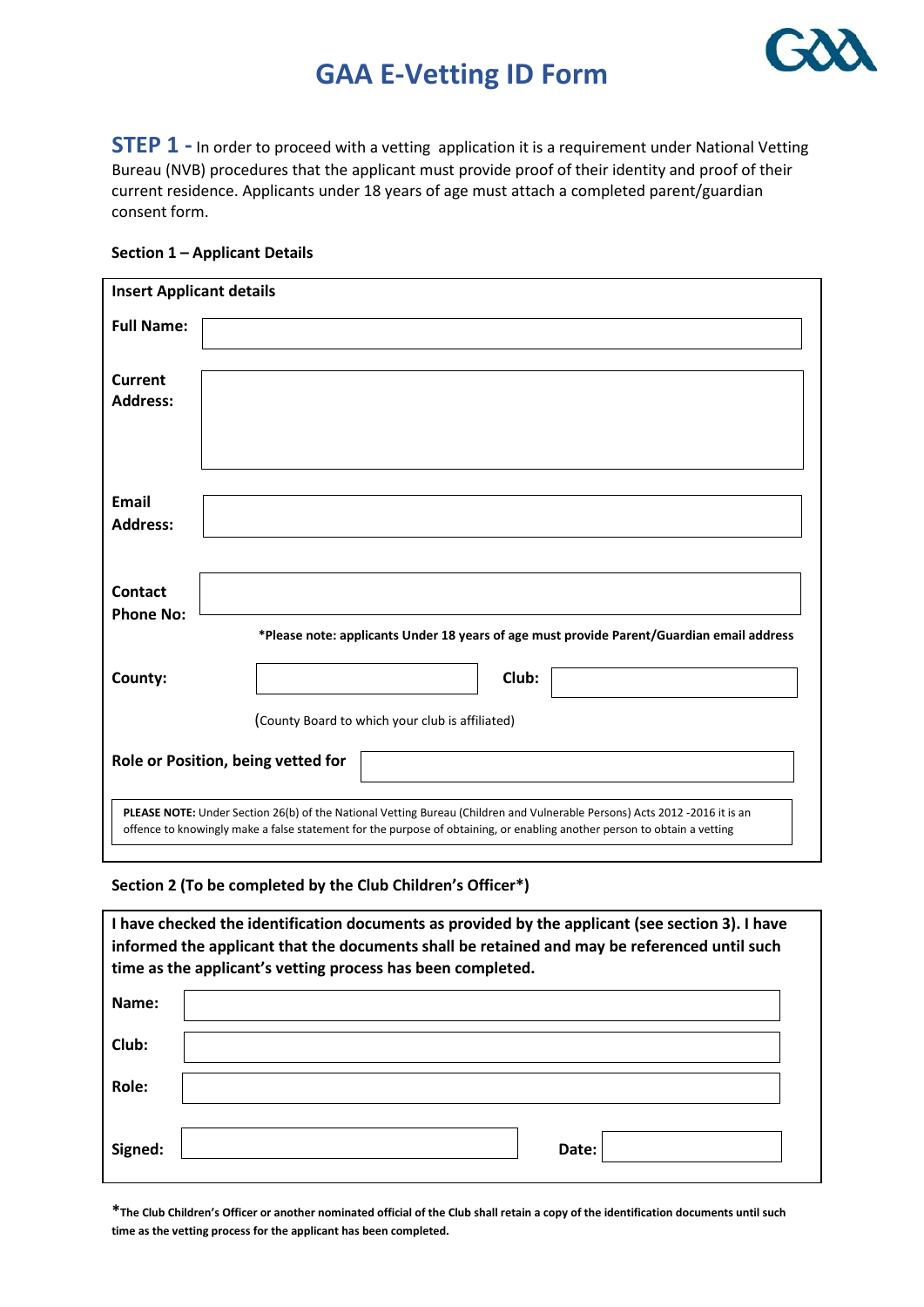# **GAA E-Vetting ID Form**



#### **Section 3 (E-Vetting identification documents)**

The applicant shall provide the Club Children's Officer or another nominated official from the Club with a copy of their identification documents or they may upload the identification documents with the on line E-Vetting application form. The score value of the identification documents provided, which must include one copy of photographic evidence and at least one copy of proof of residence, must reach a minimum of 100 points in accordance with the GAA E-Vetting Identification documents form. (Below)

See Section 4 for applicants under 18 years of age.

| <b>GAA E-Vetting Identification Documents</b>                                      | <b>Score</b> | <b>Tick</b> |
|------------------------------------------------------------------------------------|--------------|-------------|
| Irish driving licence or learner permit (new credit card format)                   |              |             |
| Irish Public Services Card                                                         | 80           |             |
| Passport (from country of citizenship)                                             | 80           |             |
| Irish certificate of naturalisation                                                | 50           |             |
| Birth certificate                                                                  | 50           |             |
| Garda National Immigration Bureau (GNIB) card                                      | 50           |             |
| National Identity Card for EU/EEA/Swiss citizens                                   | 50           |             |
| Irish driving licence or learner permit (old paper format)                         |              |             |
| <b>Employment ID</b>                                                               |              |             |
| ID card issued by employer (with name and address)<br>$\bullet$                    | 35           |             |
| ID card issued by employer (name only)<br>$\bullet$                                | 25           |             |
| Employee ID card with photograph                                                   | 40           |             |
| Correspondence from employer (within last two years)                               |              |             |
| Confirming name and address<br>$\bullet$                                           |              |             |
| P60, P45 or Payslip (with home address)<br>$\bullet$                               | 35           |             |
| Utility bill e.g. gas, electricity, television, broadband (must not be less than 6 |              |             |
| months old. Printed online bills are acceptable. Mobile phone bills are not        | 35           |             |
| acceptable)                                                                        |              |             |
| Public services card/social services card/medical card                             |              |             |
| With photograph                                                                    |              |             |
| Bank/Building Society/Credit Union statement                                       | 35           |             |
| Credit/debit cards/passbooks (only one per institution)<br>$\bullet$               | 25           |             |
| National age card (issued by An Garda Síochána)                                    |              |             |
| Membership card Club, union or trade, professional bodies                          |              |             |
| Membership card Educational institution                                            |              |             |
| Correspondence                                                                     |              |             |
| From an educational institution/SUSI/CAO                                           |              |             |
| From an insurance company regarding an active policy                               |              |             |
| From a bank/credit union or government body or state agency                        |              |             |
| <b>TOTAL</b>                                                                       |              |             |

**\*The Club Children's Officer or another nominated official of the Club shall retain a copy of the identification documents until such time as the vetting process for the applicant has been completed.**